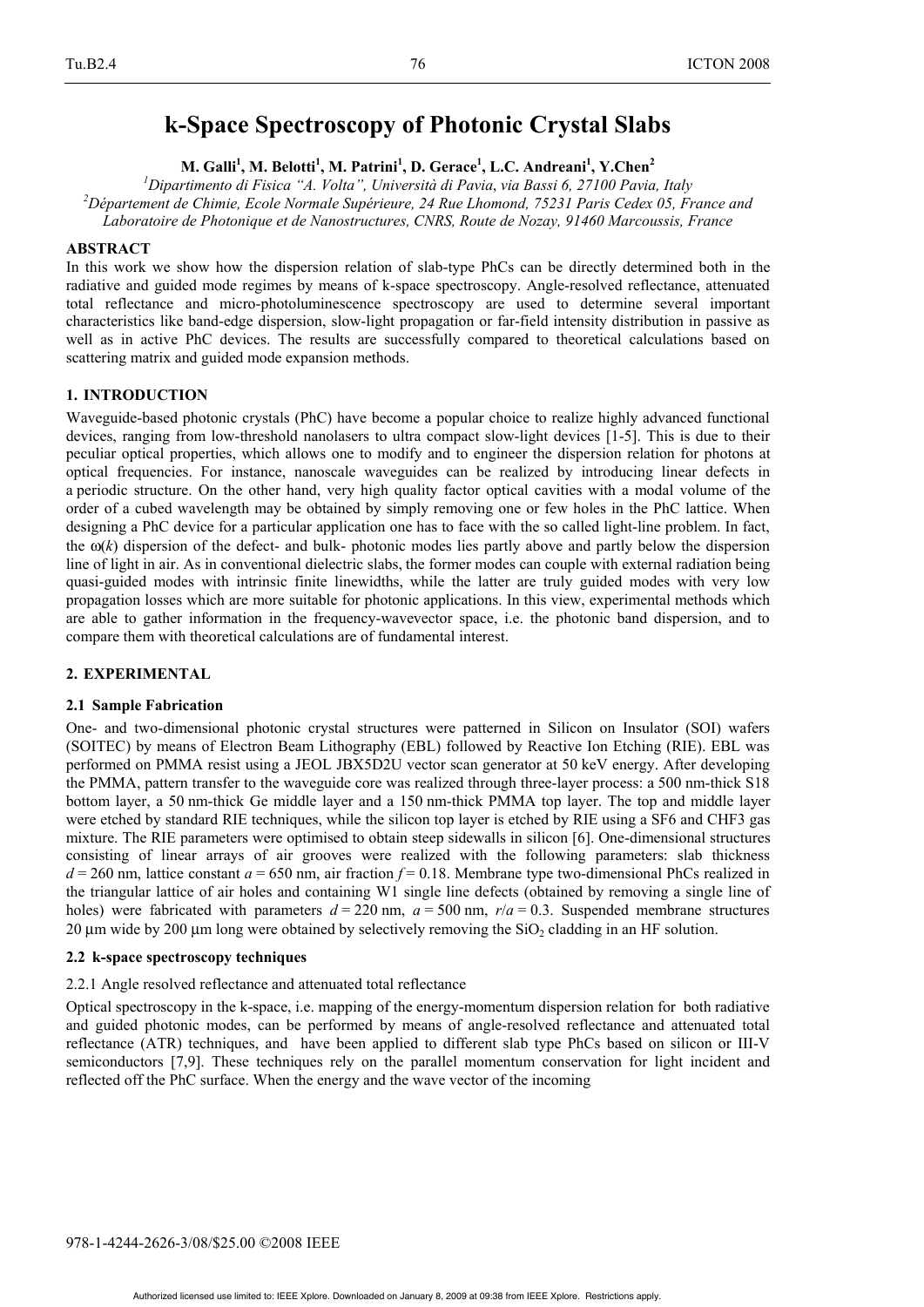

*Figure 1. Experimental reflectance (a) and ATR (b) spectra for the 1D SOI PhC sample measured for TE polarization (curves are shifted for clarity). (c) Dispersion of the photonic bands as derived from reflectance*  and ATR spectra, compared to calculated dispersion (lines). Dotted lines: light lines of air, SiO<sub>2</sub> and Si.

beam match those of a photonic mode of the PhC structure, a resonant feature appears in the reflectance spectrum which marks the excitation of the photonic mode. By varying the angle of incidence and energy of the incident light, the band structure of the sample can be experimentally measured. While simple reflectance allows one to map the photonic bands above the light line (radiative modes), the use of ATR greatly extends the available momentum for incident light, therefore enabling the mapping of truly guided modes, which lie below the light line, up to the Brillouin zone edge. Also in this case, by varying the angle of incidence and energy of the light, the band structure of the sample can be experimentally plotted in a large part of the Brillouin zone. In this latter case, the guided resonances are evanescently excited by means of a high-refractive index hemisphere which is placed and kept very close to the sample surface (at a distance ranging from 100 to 500 nm) and leaving a thin air-layer behind (see sketch in Fig. 1) [10,11].

In this work, angle-resolved specular reflectance and ATR from the sample surface are measured in the spectral range  $0.3 - 1.8$  eV, at a spectral resolution of 0.5 meV, by means of a micro-reflectometer coupled to a Fourier-transform spectrometer (Bruker IFS66s). The angle of incidence θ is varied in the range  $4^\circ - 75^\circ$  with an angular resolution of 0.5° that is set by the very small but finite numerical aperture of the beam that is focused on the sample. Transverse-electric (TE) and transverse-magnetic (TM) polarizations with respect to the plane of incidence are selected by means of KRS5 wire-grid and calcite Glann-Taylor polarizers. ATR measurements were carried on with a ZnSe or Si hemispheres (refractive index 2.4 and 3.5, respectively) that was kept close to the sample surface by means of piezoelectric actuators.

## **3. RESULTS AND DISCUSSION**

#### **3.1 SOI photonic crystal slabs**

Fig.1a shows the experimental reflectance spectra taken on the 1D PhC sample for various angle of incidence. The curves display a prominent interference pattern due the multiple interference occurring at the core-cladding and cladding-substrate interfaces. Superimposed to the interference fringes, several sharp features are clearly visible, whose energy position varies with angle and polarization. We ascribe these structure to resonant coupling of the incident radiation to quasi-guided modes of the patterned waveguide, which lie above the light line and are therefore accessible via simple reflectance. On the other hand, Fig. 1b reports on the ATR spectra taken on the same sample. Here the excitation of guided mode lying below the light-line is clearly manifested through the strong absorption –like dips appearing in ATR spectra. From the measured reflectance and ATR spectra, the photonic band dispersion over the full Brillouin zone (BZ) can be extracted by plotting the energy position of the resonant structures versus the in-plane component of the wavevector of light, as shown in Fig. 1c. Notice the strong curvature of the photonic band dispersion as well as the opening of a band gap as k-vector of incident light approaches the zone edge. We stress here that the experimental mapping of photonic mode dispersion below the light line and up to the BZ edge represents the most direct observation of a photonic band gap in a PhC slab. The experimental data are compared to a full 3D calculation, as obtained by expanding the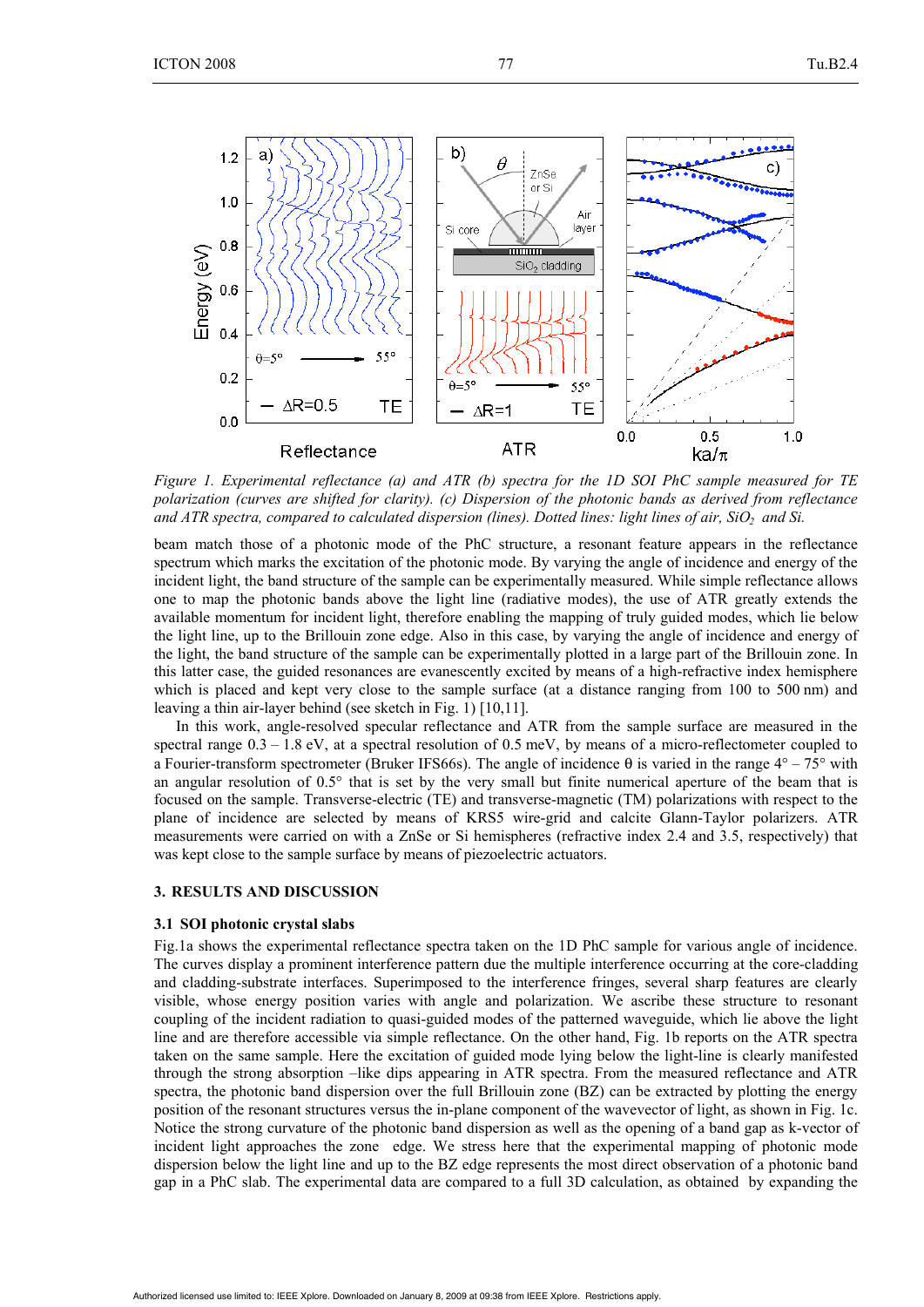magnetic field on the basis of the guided modes of an unpatterned waveguide and assuming an average refractive index in each layer [12]. Very good agreement between theory and experiment is obtained for dispersion and energy of photonic bands both TE and TM polarizations (not shown in Fig 1).

## **3.2 Single line-defect waveguides on Silicon membranes**

Angle-resolved ATR reveals as a powerful technique also in the optical characterization of sub-micrometer sized PhC structures [11]. Fig. 2a shows the ATR spectra taken for single W1 waveguides at several incidence angles and obtained employing a Si hemisphere as a high-index prism. Although the resonant structures corresponding to the excitation of the defect mode are now much weaker, the characteristic dispersion of the TE-polarized W1 mode can be readily measured up to the zone boundary and above. In fact, we notice that incident angles θ higher than about 40 degrees using a Si prism correspond to k-vectors falling in the second BZ of the 2D photonic lattice. This turns out to be very convenient for the excitation of the W1 mode close to the Si light-line, for which the dominant wavevector component falls in the second BZ. The experimental ATR spectra allows us to extract the W1 dispersion, which display a strong bending from very steep just below the light-line to almost flat (dispersionless) when approaching the zone edge (Fig. 2b). Such a sharp bending translates into extremely strong variation of the group velocity  $v_g$  of light propagating in the line defect [13]. Since  $v_g = d\omega/dk$ , experimental values for the mode's group velocity can be obtained simply by the differentiating the experimental mode dispersion, as shown in Fig. 2c. Here group velocity values as small as  $c/1000$  are inferred from experimental data. Both mode dispersion and group velocity dispersion are very well accounted for by theoretical calculations based on guided mode expansion (Fig. 2b,c). Such low  $v_g$  values, although probably difficult to achieve in long (mm sized) devices due to increased scattering losses [14,15], are very promising in view of obtaining efficient slow-light devices for nanophotonics applications [16].



*Figure 2. (a) Experimental ATR spectra measured on a single line-defect W1 waveguide, for TE polarization (curves are shifted for clarity). (b) Measured dispersion of the photonic bands as derived from ATR spectra (closed circles) compared to calculated dispersion (lines). (c) Experimental group velocity dispersion (closed circles) compared to calculated dispersion (line).*

# **4. CONCLUSIONS**

We have shown that angle-resolved reflectance and attenuated total reflectance can be successfully used as k-space spectroscopies to measure the photonic band dispersion over the whole Brillouin zone in one- and twodimensional PhC slab. In particular, ATR spectroscopy allows the direct observation of important characteristics like the opening of photonic band gaps at zone edge, as well as the group velocity slowing down, occurring in the guided mode region below the light line. The high sensitivity of the technique reveals when measuring submicrometer sized PhC structures like, for instance, single line-defect waveguides. The experimental are found to be in very good agreement with full 3D calculations based on the expansion of the magnetic field on the guided modes.

## **REFERENCES**

- [1] P. St., J. Russell, D. M. Atkin, T. A. Birks, and P. J. Roberts, in *Microcavities and Photonic Band Gaps: Physics and Applications*, vol. 324 of NATO Advanced Study Institute, Series E: Applied Sciences, edited by J. Rarity and C. Weisbuch (Kluwer Academic Publishers, Dordrecht, The Netherlands, 1996), p. 203.
- [2] T. F. Krauss, R. M. De La Rue, and S. Brand, *Nature* 383, 699 (1996).